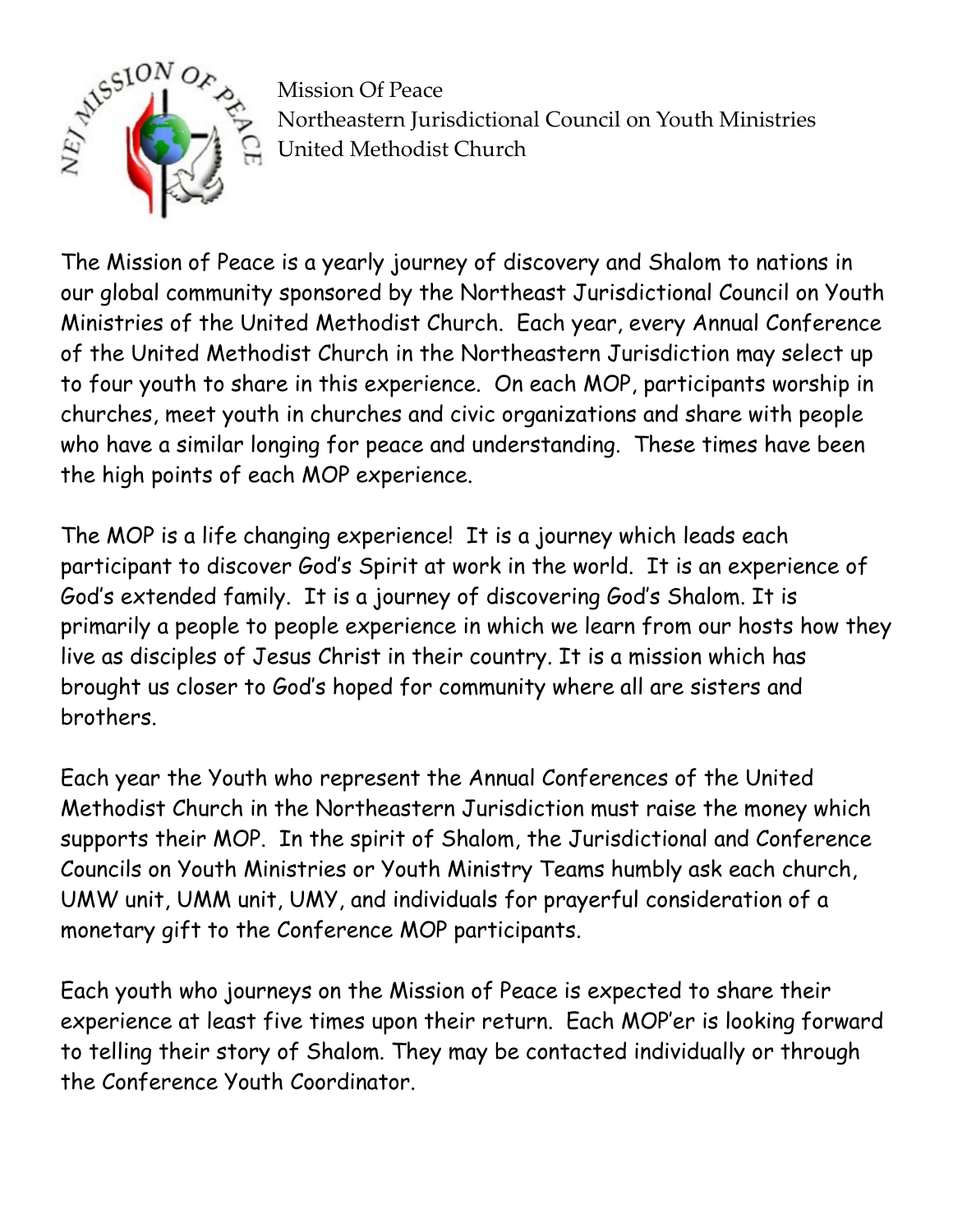Those who have journeyed on the Mission of Peace give thanks to God and to all who have made it possible for us to make this journey. We pray daily for Shalom, for understanding between people, and that there may be the chance that others can journey on a Mission of Peace.

Inspired by the preaching of Bishop Dale White, the Mission of Peace was brought into existence by the Northeastern Jurisdictional Council on Youth Ministries (NEJCYM) Legislative Session at Albright College, July 28-31, 1984. Each year since, the NEJCYM Legislative Session has affirmed the priority of the Mission of Peace in order that new understandings of community and shalom might continue to develop. The MOP has traveled to the USSR (86-88, 90), The People's Republic of China (89, 97, 01, 06, 11, 16), Eastern Europe (91,92), Zimbabwe (93, 96, 99), Guyana (94), India (95, 00, 05, 10, 15), Nicaragua (98, 03, 07, 12), Brazil (02, 04), Cuba (08, 13), and South Africa (09, 14).

For more information about the Northeastern Jurisdictional Council on Youth Ministries' Mission of Peace please contact the MOP Coordinator: Ted Anderson 1100 South Goodman St. Rochester, NY 14620 (585) 340-9525 email: ted@crcds.edu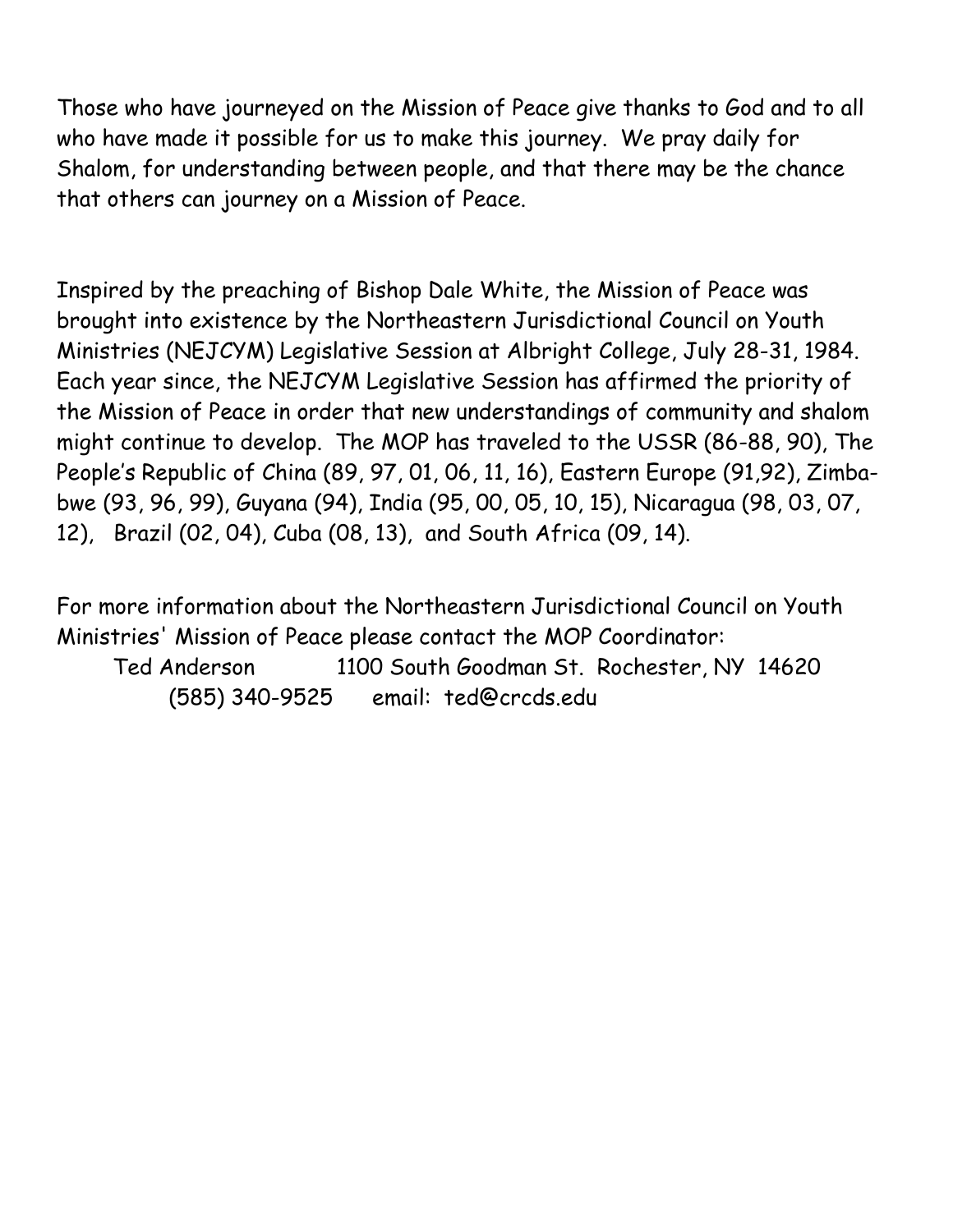## Mission of Peace

## **STATEMENT OF PURPOSE**

Our Lord Jesus Christ challenges us to become Peacemakers who will:

- \* Explore ideas on the building of peace, particularly stressing and nurturing the development of confidence and trust between people.
- \* Understand the unique role of Christians in creating shalom.
- \* Dispel myths and stereotypes about people of other cultures.
- \* Meet youth and adults to exchange ideas about faith and the role of the Church in the world.
- \* Talk about our hopes and fears within a global community.

adopted by the NEJ CYM 1986